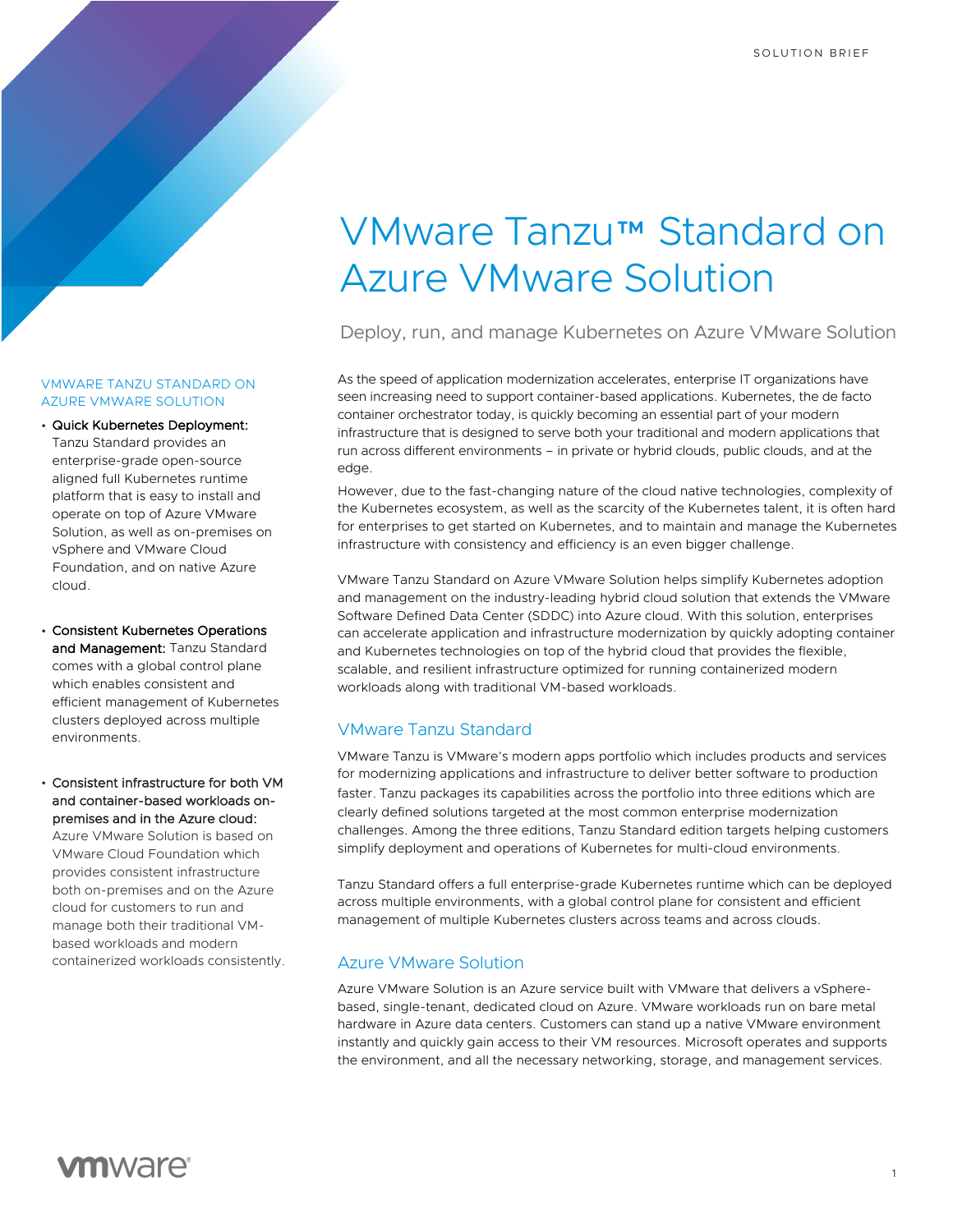Azure VMware Solution is a seamlessly integrated hybrid cloud offering that gives customers the VMware software-defined data center (SDDC) experience on Azure. Bringing together the best of VMware and Microsoft Azure, the service provides customers an operationally consistent and familiar way to run, manage and modernize vSphere-based applications with access to a broad range of innovative Azure services and robust disaster protection. Customers can continue to use familiar VMware tools to manage their Azure VMware Solution environment while benefiting from the flexibility, speed, and global reach of the Azure cloud.

# Accelerate Kubernetes adoption on Azure VMware Solution with VMware Tanzu Standard



### Jumpstart your Kubernetes adoption with the enterprise-grade Kubernetes runtime

Using Tanzu Standard, customers can easily deploy and operate a consistent enterprisegrade Kubernetes runtime platform, powered by Tanzu Kubernetes Grid, on Azure VMware Solution, as well as on-premises on vSphere and VMware Cloud Foundation, and on native Azure cloud.

Tanzu Kubernetes Grid is designed and built leveraging the leading open-source technologies of the Kubernetes ecosystem, for instance, it has upstream Kubernetes in the core, and uses Cluster API for cluster lifecycle management, Harbor for container registry, Prometheus and Grafana for platform monitoring, Fluent Bit for logging, and Contour for ingress. These technologies are packaged and integrated into an easy-todeploy, easy-to-operate, and VMware-supported full Kubernetes runtime platform for running the most mission-critical modern enterprise workloads.

### Manage Kubernetes clusters consistently and securely with a global control plane

To enhance the operational efficiency and governance of your Kubernetes clusters, Tanzu Standard also provides a global control plane, powered by Tanzu Mission Control, for managing multiple Kubernetes clusters at scale across environments. Key capabilities offered by this global control plane include:

- Centralized lifecycle management provisioning, upgrading, scaling, and deleting -- of Tanzu Kubernetes clusters on Azure VMware Solution, as well as on vSphere and VMware Cloud Foundation
- Attaching any conformant Kubernetes clusters for consistent management, including Kubernetes clusters from Azure Kubernetes Service

# **vm**ware<sup>®</sup>